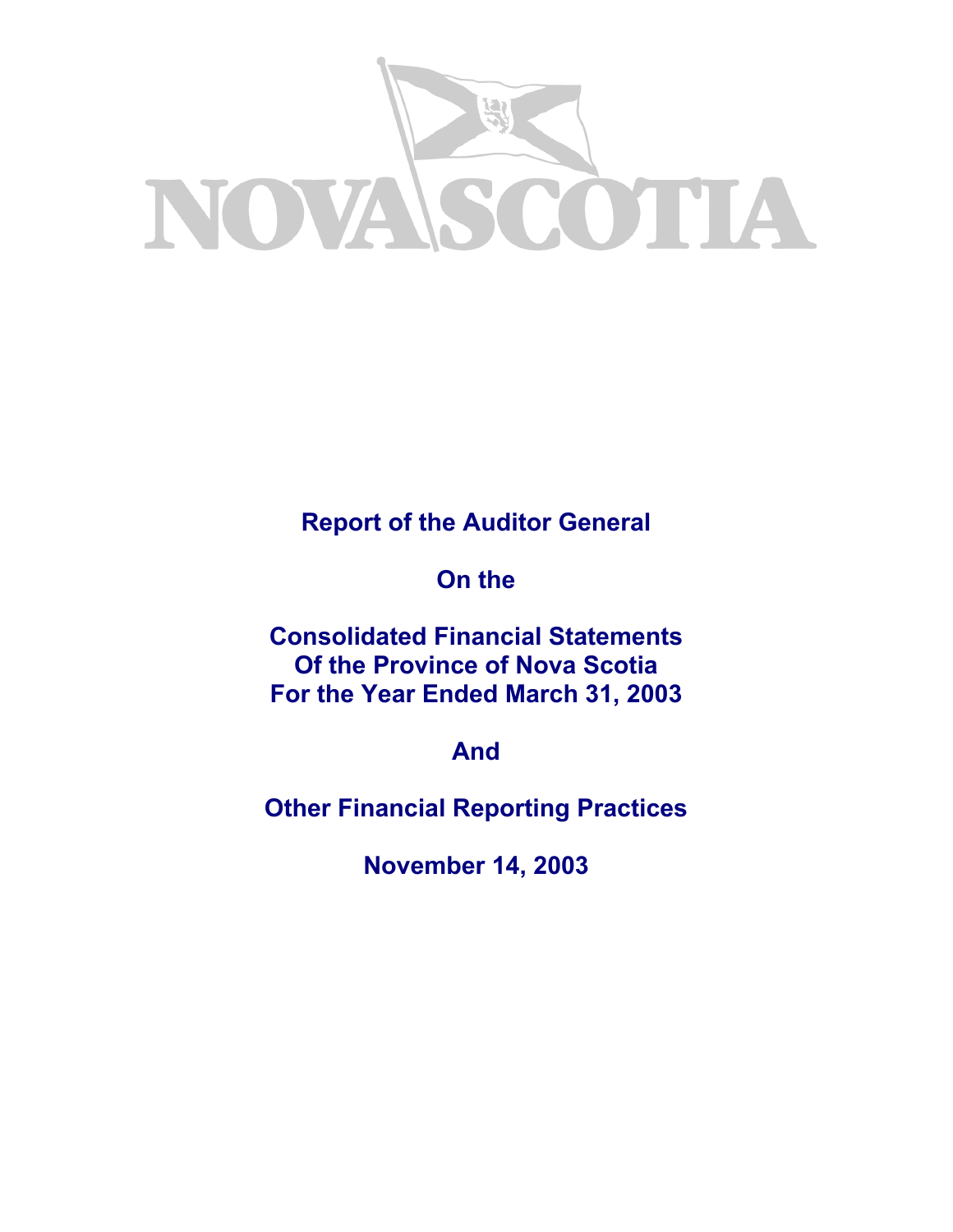# **Table of Contents**

|                                                                                                                 | Page |
|-----------------------------------------------------------------------------------------------------------------|------|
| Transmittal letter                                                                                              |      |
| Notice of Additional Report                                                                                     | ii   |
| Letter to President and Members of the Executive Council                                                        |      |
| <b>Summary Observations</b>                                                                                     | 2    |
| Appendix 1 – Auditor's Report (Draft)                                                                           | 4    |
| Appendix 2 – Communications Required on Audit of Province's<br>March 31, 2003 Consolidated Financial Statements | 5    |
| Appendix 3 – Comments on Government's Other Financial<br>Reporting Since April 1, 2003                          | 10   |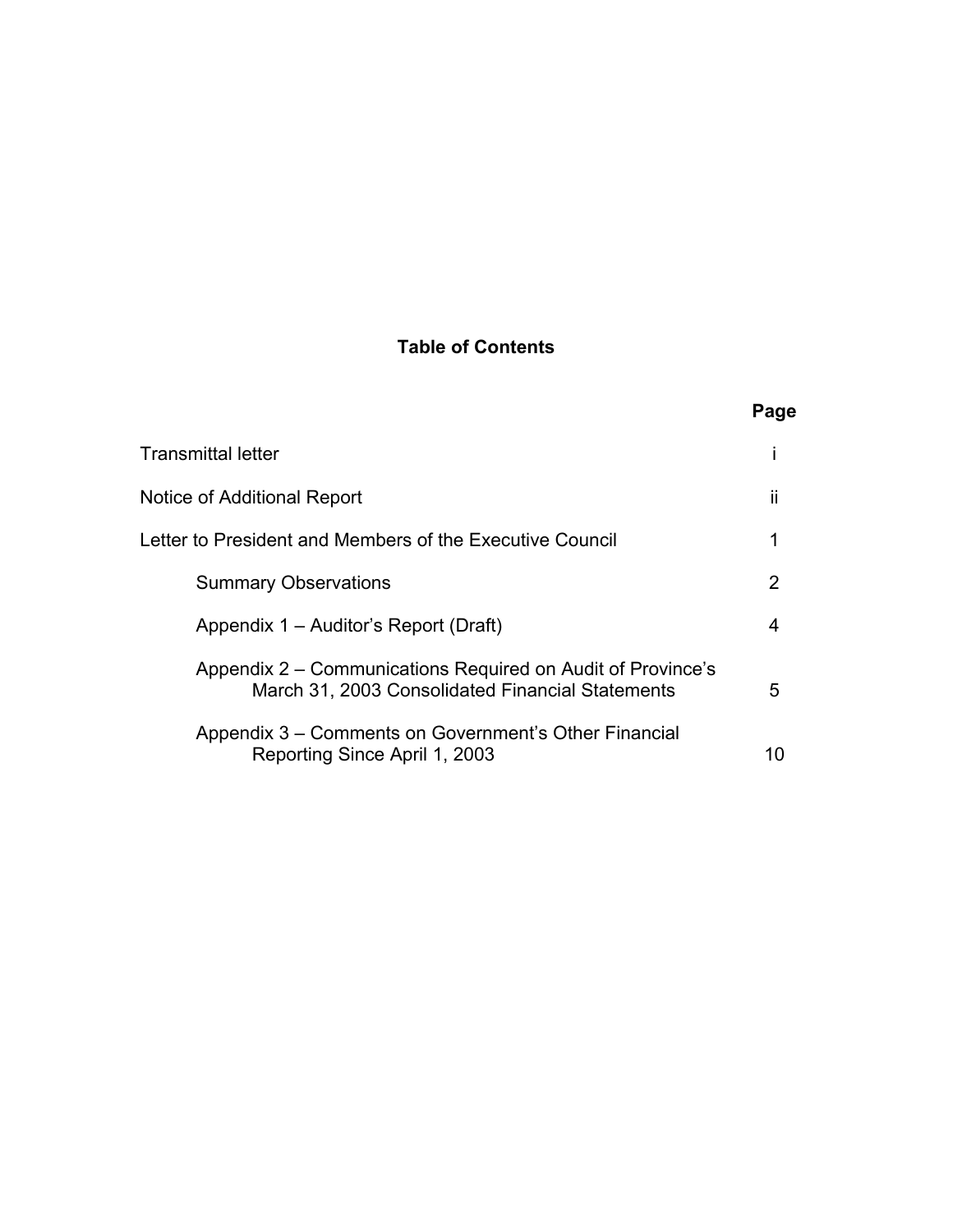

Office of the Auditor General

Honourable Murray Scott Speaker House of Assembly

Sir:

As per my October 15, 2003 notice attached, I have the honour to submit herewith an additional report to the House of Assembly to be laid before the House in accordance with Section 9A(1) of the Auditor General Act.

This report consists of a November 12, 2003 letter issued to the President and Members of the Executive Council in regards to their oversight responsibility for government's financial reporting process.

Respectfully submitted

E. Roy Salmon, FCA Auditor General

Halifax, Nova Scotia November 14, 2003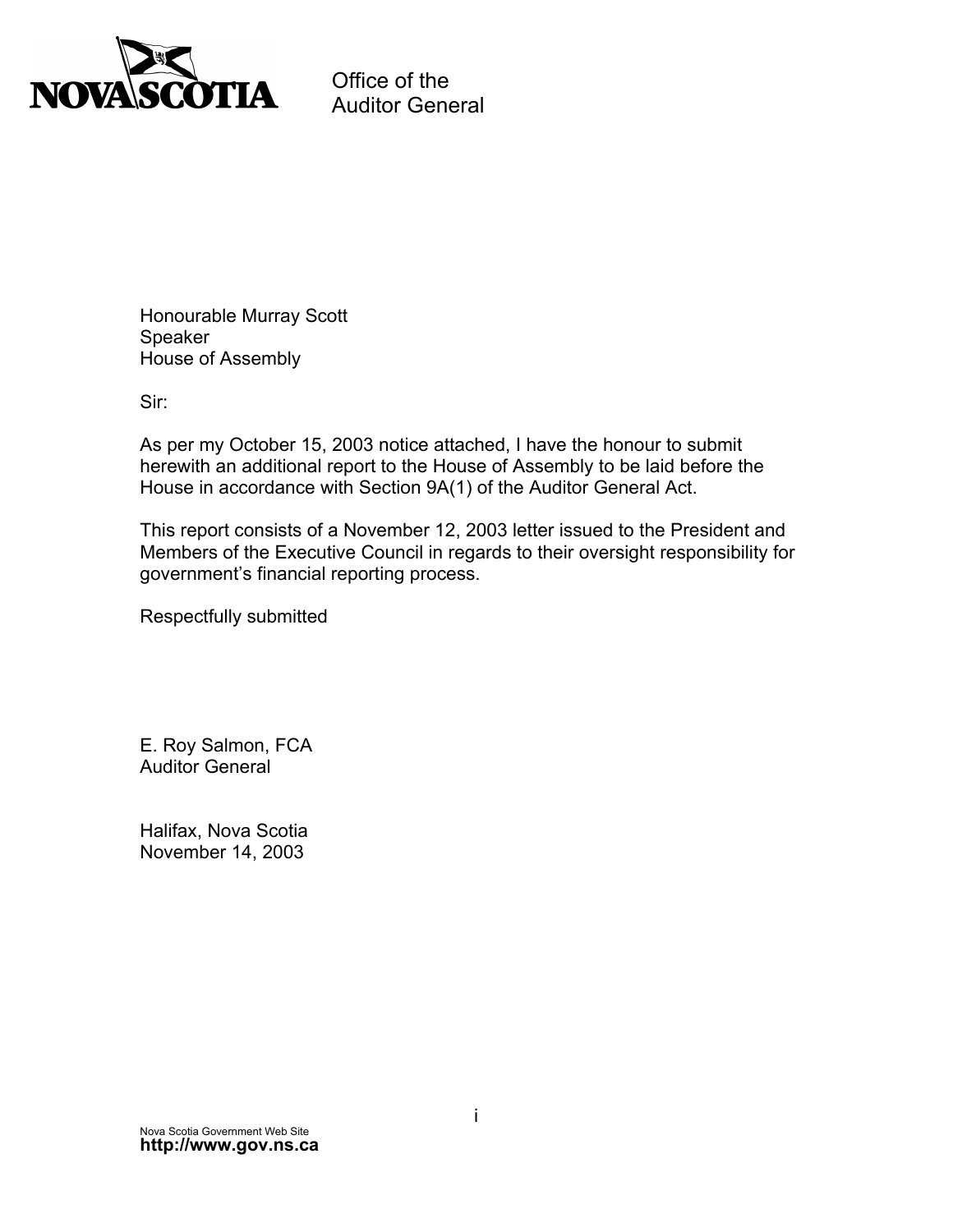

Office of the Auditor General

1888 Brunswick Street Suite 302 Halifax, Nova Scotia, B3J 3J8

*Bus:* (902) 424-4046 *Fax:* (902) 424-4350 *E-mail:* ersalmon@gov.ns.ca

October 15, 2003

Honourable Murray Scott Speaker House of Assembly Province House, 1<sup>st</sup> Floor P.O. Box 1617 Halifax, Nova Scotia B3J 2Y3

# **RE: Notice of Additional Report**

Dear Sir:

As required under Section 9A(3) of the Auditor General Act, I wish to notify you that I am proposing to make an additional report to the House of Assembly on or after November 14, 2003. This report will deal with the results of my audit work on the government's March 31, 2003 consolidated financial statements and other financial reporting practices.

The release of this additional report will if practical be tabled (deemed tabled) concurrent with the government's release of its March 31, 2003 consolidated financial statements upon which I report separately as required under Section 9 of the Auditor General Act.

If you have any questions or wish to discuss this notification, please contact me.

Yours very truly,

E. Roy Salmon, FCA Auditor General

cc Honourable Peter Christie, Minister of Finance Mr. Howard Windsor, Deputy Minister of Finance Mr. Gordon Gillis, Deputy Minister, Office of the Premier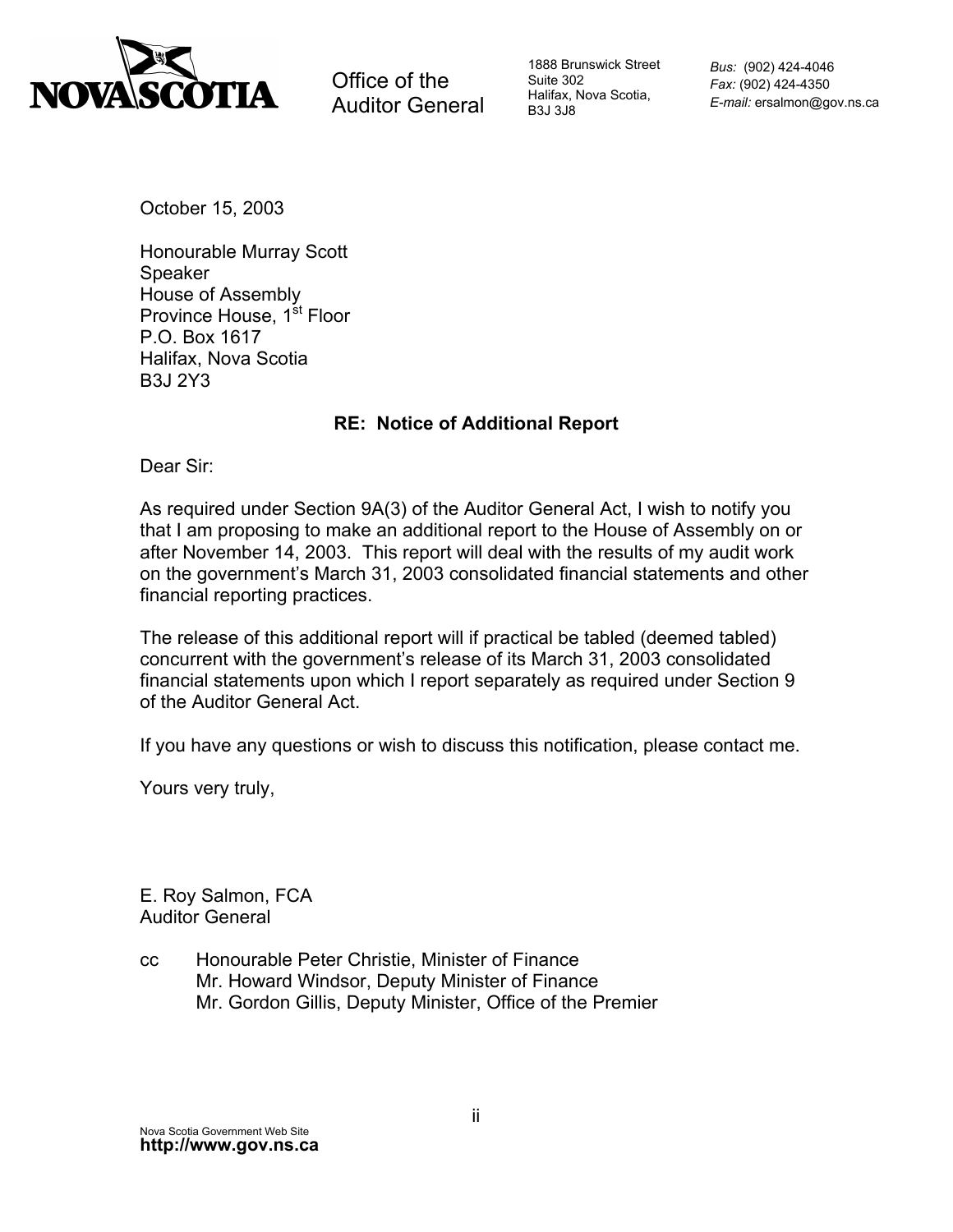

Office of the Auditor General

1888 Brunswick Street Suite 302 Halifax, Nova Scotia, B3J 3J8

*Bus:* (902) 424-4046 *Fax:* (902) 424-4350 *E-mail:* ersalmon@gov.ns.ca

November 12, 2003

President and Members of the Executive Council Province of Nova Scotia Halifax, Nova Scotia

Dear President and Members of the Executive Council:

### **Re: Audit of March 31, 2003 Financial Statements and Related Matters**

Under Section 9 of the Auditor General Act, I am mandated to audit and report on the annual financial statements of the Province. Attached to this letter as Appendix 1 on page 4 is a draft of my auditor's report dated July 15, 2003 on the Province's March 31, 2003 consolidated financial statements.

Professional standards require that the auditor of an entity with public accountability, like the Province, communicate prior to completion of a financial statement audit with those having oversight responsibility for the entity's financial reporting process. In the private sector, normally this responsibility rests with an entity's audit committee. For the Province's financial reporting, oversight responsibility rests, to a significant extent, with the Executive Council, but also to some extent with the Legislature's Public Accounts Committee.

The primary purpose of this letter is to communicate in accordance with the professional standards referred to above, including a summary of the results of my audit of the Province's March 31, 2003 consolidated financial statements. In addition, I include comments for consideration on selected other financial reporting by government.

Unless specifically agreed to, until available publicly, I request that distribution or communication of and reference to the contents of this letter (in whole or in part) be limited to those copied below.

It is my intention to include a copy of this letter in a report under Section 9A(3) of the Auditor General Act to be tabled (or deemed tabled) in the House of Assembly on or after November 14, 2003. That section requires 30 days notice to the Speaker, and such was provided in a letter dated October 15, 2003. The use of this reporting option is necessary in order to make this letter available to members of the Public Accounts Committee on a timely basis relative to the public release of the consolidated financial statements.

In considering the information to be provided in this letter, I have referred to the CICA Handbook's Section 5751 *– Communications with those having Oversight Responsibility for the Financial Reporting Process*. Attached in Appendix 2 on pages 5 to 9 of this letter are my communications on certain required matters.

### **Summary Observations**

Nova Scotia Government Web Site **http://www.gov.ns.ca**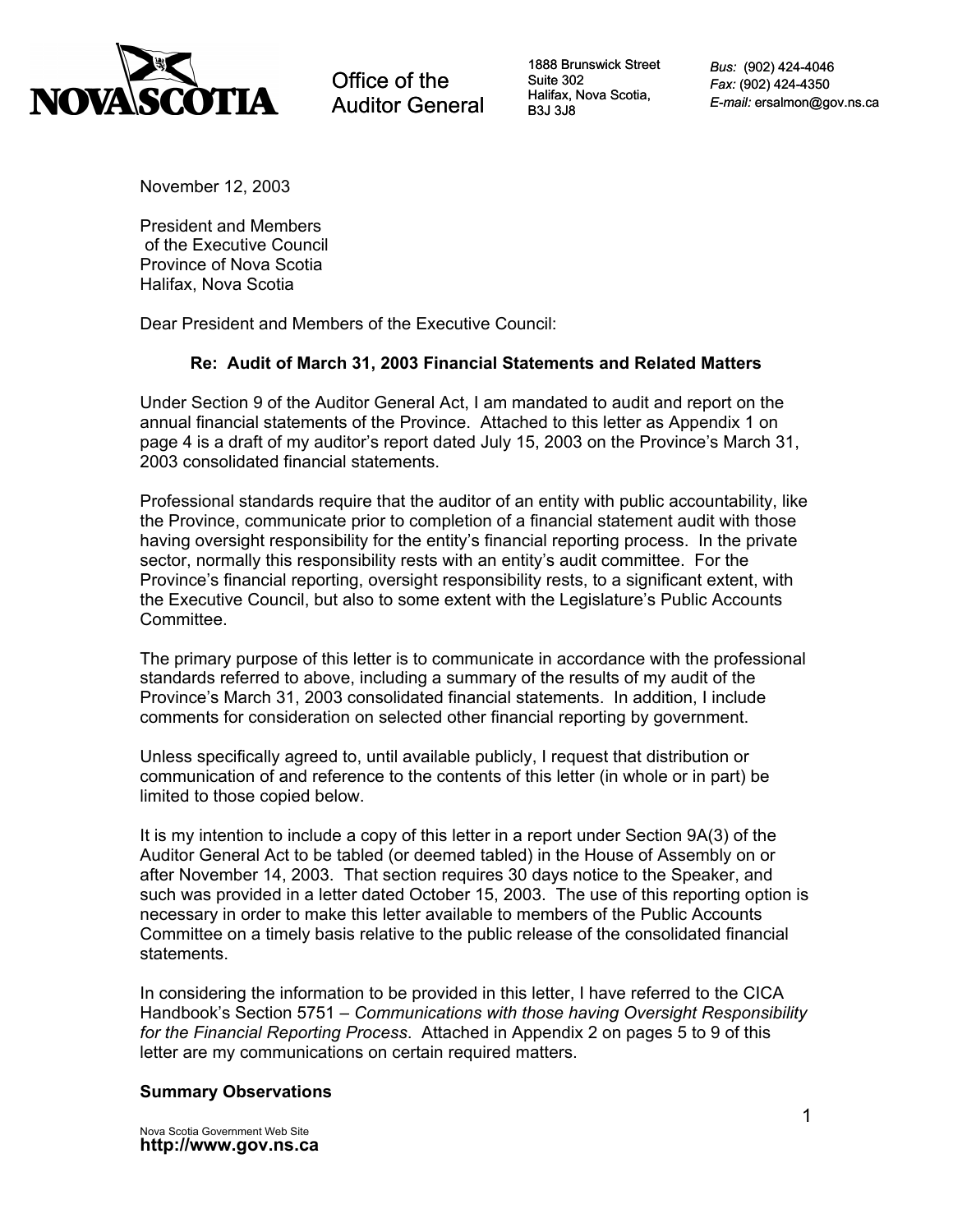*Introductory and overview comments* – The Members of the Legislative Assembly (and the public) require financial information and reporting on the Province's financial position and results – both plans and performance – on a complete, accurate, understandable and timely basis. The adoption of generally accepted accounting principles (GAAP) as a basis of accounting in 1999 helps government meet this requirement. The use of GAAP as a basis of accounting provides an authoritative foundation or source upon which government can both choose and defend its accounting policy decisions and disclosure practices.

Nova Scotians should recognize, and have reason to be proud of, the progress that has been made in the past five years through the implementation of GAAP for purposes of the Province's annual financial statements. The implementation of GAAP for government's financial reporting, most notably its annual consolidated financial statements, has allowed Nova Scotia to move from the bottom of the pack as it relates to Canadian provincial government financial reporting, to that of a leader.

**Audited annual financial statements** – At the time this letter was issued, the Province's March 31, 2003 consolidated financial statements for the March 31, 2003 fiscal year were to be released by government on November 13, 2003, along with my auditor's report thereon, as part of the March 31, 2003 Public Accounts.

Based upon the audit procedures completed, I concluded that the March 31, 2003 consolidated financial statements, which are the responsibility of the Minister of Finance on behalf of the Government of Nova Scotia, present fairly, in all material respects, the financial position of the Province as at that date and the results of its operations, changes in net direct debt and cash flows for the year then ended in accordance with Canadian generally accepted accounting principles for the public sector.

**Other financial reporting (unaudited)** – In addition to the Province's annual financial statements, government releases other – unaudited – financial information and reports at various times. Unless indicated otherwise, readers of financial information and reports should be able to rightfully assume that the information provided by government is prepared on a consistent basis and suitably comparable. It is government's obligation to provide financial information and reports on a consistent basis, and where not consistent, provide the information required for comparability.

Since April 1, 2003, government has released formal unaudited financial information and reports that have not fully reflected GAAP requirements. While I do not and have not audited those reporting documents, the following observations are provided for future consideration.

- Government's retirement health benefits obligations and costs were not included in or disclosed with the financial projections included in the April 3, 2003 budget documents or the June 11, 2003 debt reduction plan. For example, as a result the net direct debt projections in the budget were understated by approximately \$500 million.
- The impact of government's decision to switch to the smoothed market value method from fair market value for pension asset accounting was not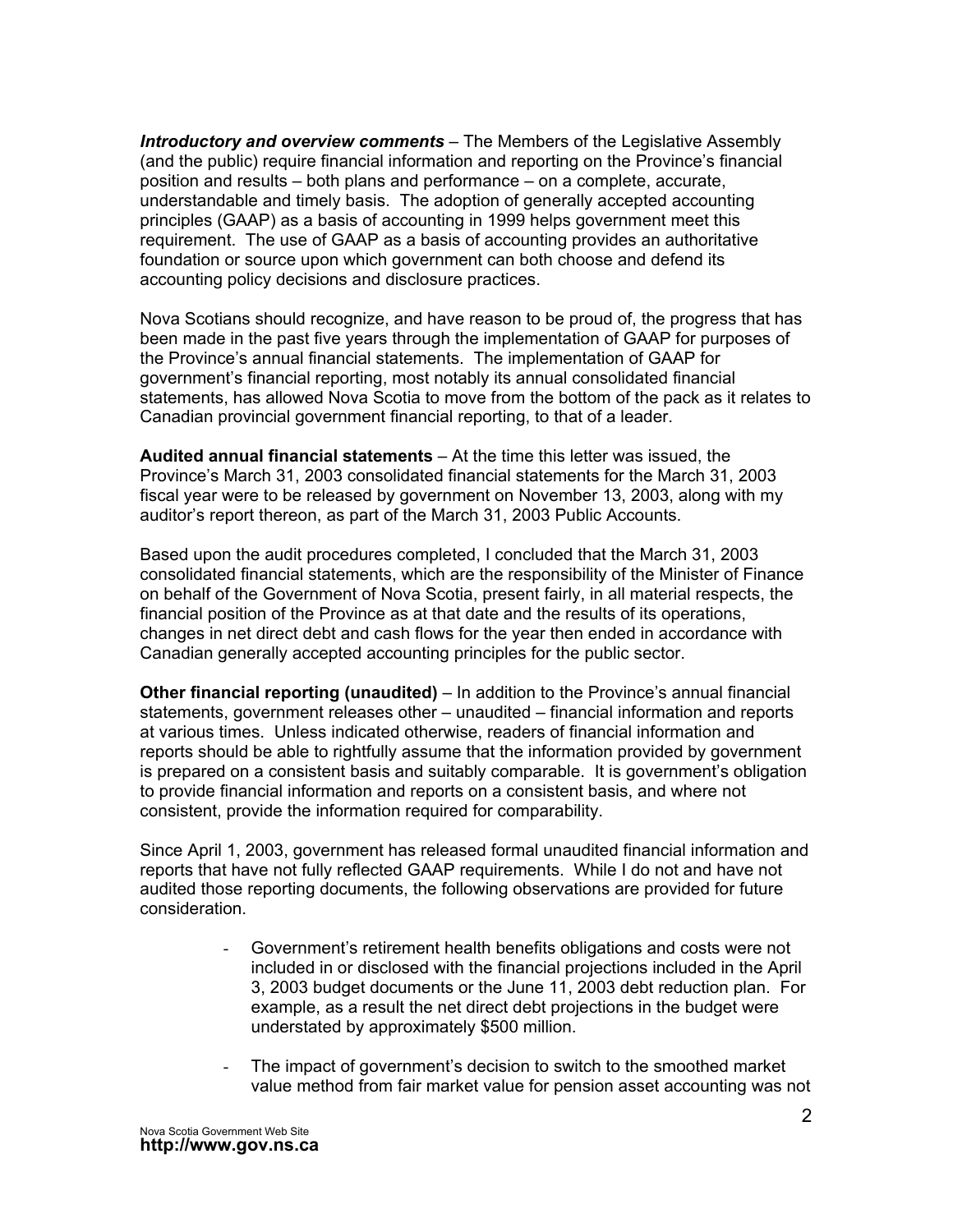adequately disclosed in the April 3, 2003 budget documents. As a result, the comparability of the 2003-04 Estimate and 2002-03 Forecast (both of which reflected this change in accounting policy) to the 2002-03 Estimate for the pension valuation adjustment line item was impaired.

- The September 19, 2003 Fiscal 2003-04 Forecast Update did not adequately disclose that it reflected retirement benefit accounting policy adjustments that had not been included in the April 3, 2003 budget.
- The revenue estimates included in the 2003-04 budget were, as per government's practice, prepared using official census data then available. The 2003-04 budget and the 2003-04 forecast update documents could have disclosed the scheduled release of updated census information by Statistics Canada, and the associated contingency to government's fiscal plans.

Further comments and discussions of the above are included in Appendix 3 on pages 10 to 11 of this letter.

**\* \* \* \* \*** 

This letter is provided at this time solely for the information of the government's executive management. Until it is available to the Members of the House of Assembly, I respectfully request it not be used, circulated, quoted or otherwise referred to for any purpose, without my prior written consent.

The cooperation and assistance provided during this year's audit by accounting staff across government is appreciated. I would like to specifically acknowledge the contributions of Mr. Kevin Malloy, CA, Controller, Ms. Suzanne Wile, CA, Director of Government Accounting, and their staff.

In closing, if there are any questions on the results of my audit or any other matters, please contact me.

Yours truly,

E. Roy Salmon, FCA Auditor General

cc Howard Windsor, Deputy Minister of Finance Vicki Harnish, Deputy Minister of Treasury and Policy Board Kevin Malloy, CA, Controller

**Attachments**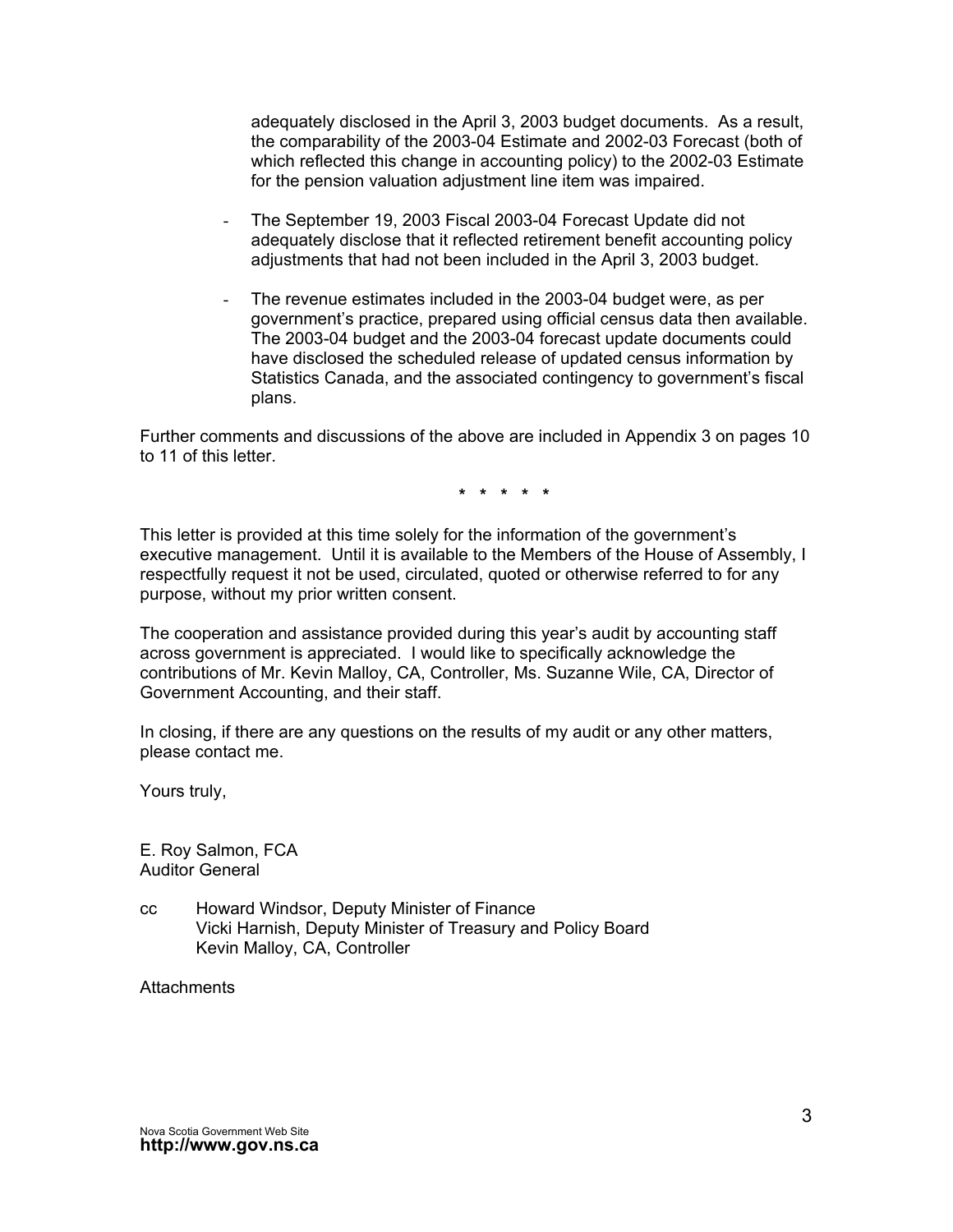

**Appendix 1** 

## **Draft**

# **Auditor's Report**

To the Members of the Legislative Assembly of Nova Scotia

I have audited the consolidated statement of financial position of the Province of Nova Scotia as at March 31, 2003 and the consolidated statements of operations, change in net direct debt and cash flow for the year then ended. These statements are the responsibility of the Government of Nova Scotia, represented by the Minister of Finance. My responsibility is to express an opinion on these financial statements based on my audit.

I conducted my audit in accordance with Canadian generally accepted auditing standards. Those standards require that I plan and perform an audit to obtain reasonable assurance whether the financial statements are free of material misstatement. An audit includes examining, on a test basis, evidence supporting the amounts and disclosures in the financial statements. An audit also includes assessing the accounting principles used and significant estimates made by management, as well as evaluating the overall financial statement presentation.

In my opinion, these financial statements present fairly, in all material respects, the financial position of the Province of Nova Scotia as at March 31, 2003 and the results of its operations, changes in net direct debt and cash flows for the year then ended in accordance with Canadian generally accepted accounting principles for the public sector.

E. Roy Salmon, FCA Auditor General

Halifax, Nova Scotia July 15, 2003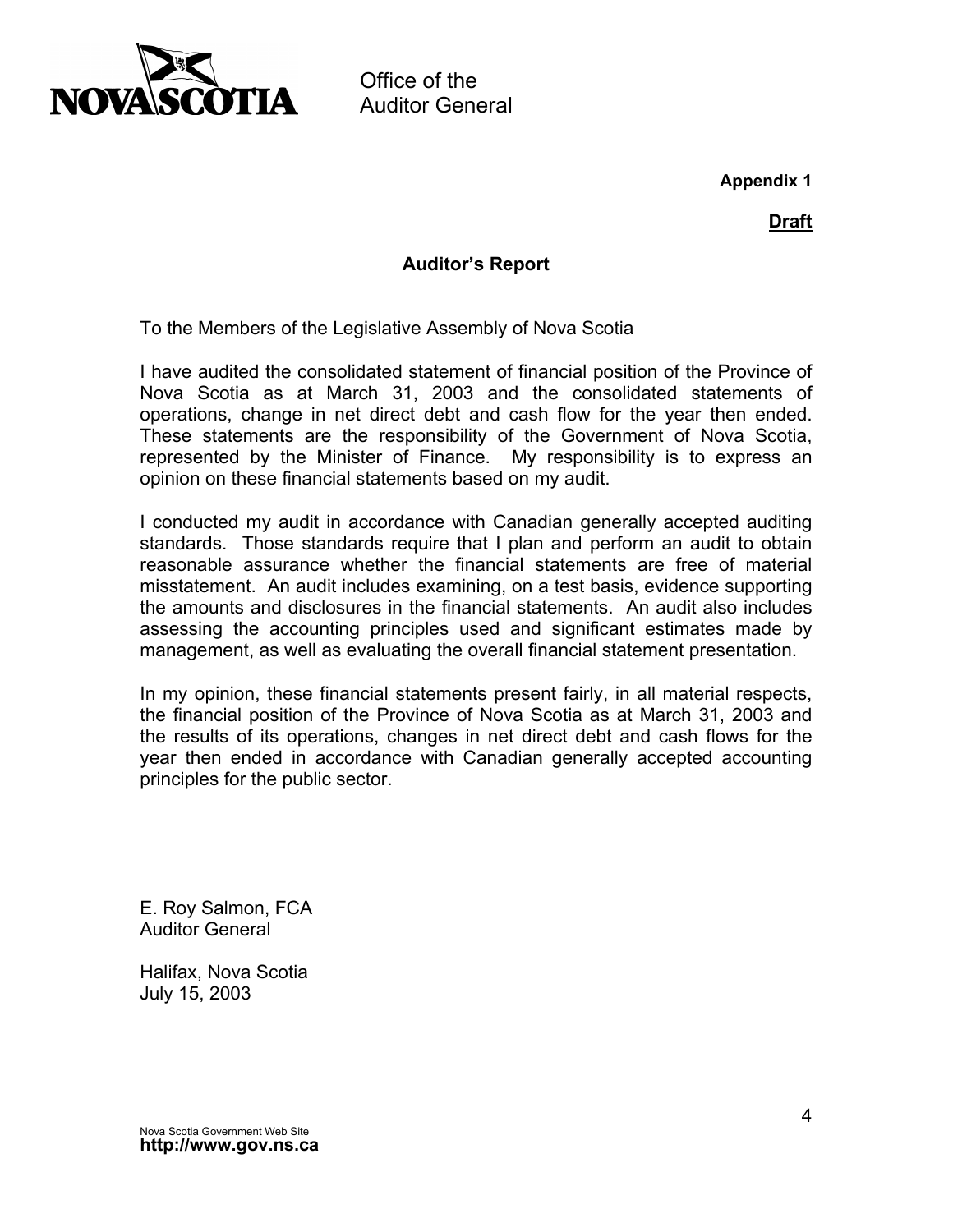#### **Appendix 2**

#### **Communications Required On Audit of Province's March 31, 2003 Consolidated Financial Statements**

#### **Responsibilities**

The Province's consolidated financial statements are the responsibility of the Government, represented primarily by the Minister of Finance. This includes responsibilities related to internal control, such as the design and maintenance of accounting records, selecting and applying accounting policies, safeguarding assets, and preventing and detecting error or fraud.

My responsibility is to express an opinion on the Province's consolidated financial statements based on my audit. My audit of the consolidated financial statements is not designed to identify matters that may be of interest to government in discharging its responsibilities, and accordingly would not usually identify all such matters.

I have also read, but not audited, the information in the Financial Highlights section of Volume I of the Public Accounts. Where applicable, totals have been agreed to the consolidated financial statements upon which I have reported.

#### **Audit Approach**

The audit of the Province's consolidated financial statements is conducted in accordance with generally accepted auditing standards. The audit is planned and performed to obtain reasonable, but not absolute, assurance whether the statements are free of material misstatements.

The audit includes assessing the risk that the consolidated financial statements may contain material misstatements; examining, on a test basis, evidence supporting the amounts and disclosures in the statements; assessing the accounting principles used and their application; and assessing significant estimates made by government. For purposes of this audit, an understanding of government's systems of internal control is obtained sufficient only to support planned coverage.

To the extent appropriate, results of other audit work performed under the mandates of the Auditor General Act or other statutory provisions are considered during the audit of the Province's consolidated financial statements. Further, the results of annual financial statement audits of the various crown entities reported upon by other auditors are reviewed and relied upon as part of my audit.

#### **Independence**

Independence is critical to the effectiveness of any audit function. An auditor must be independent, and be perceived to be independent, of the entity and operations subject to audit. Unless there is a clear demonstration of objectivity in the work of the auditor, the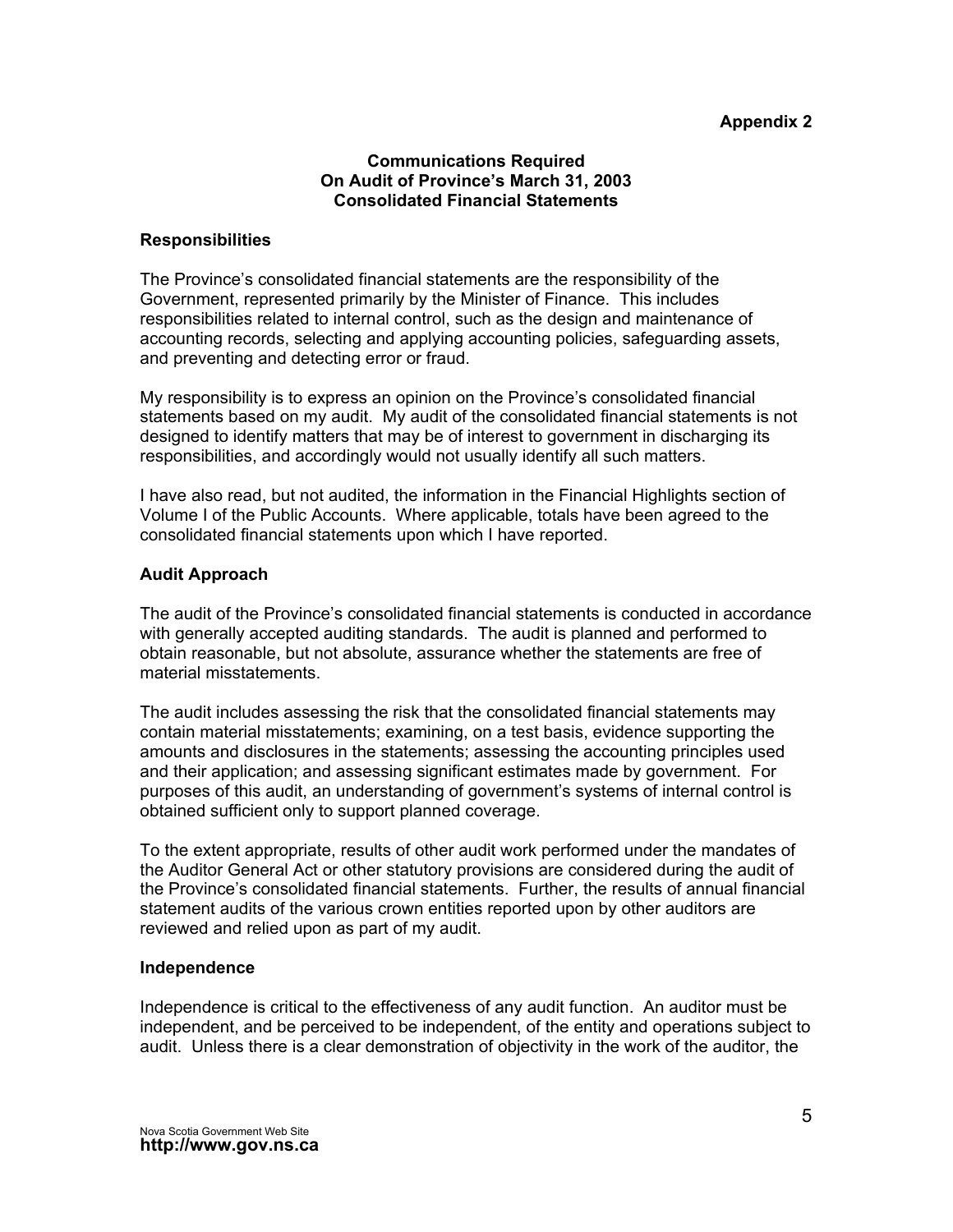auditor's opinions and reporting will not be fully accepted and the auditor's work will lose value.

Canadian generally accepted auditing standards (GAAS) require that I communicate annually all relationships between the Province or the government and me that, in my professional judgement, may reasonably be thought to bear on my independence. In this regard, I am not aware of any relationships between the Province or the government and me that, in my professional judgement, may reasonably be thought to impair my independence.

GAAS requires that I confirm my independence. Since the Rules of Professional Conduct of the Institute of Chartered Accountants of Nova Scotia deal with the concept of independence in terms of objectivity, my confirmation is made in that context. I confirm that I am objective with respect to the Province and the government within the meaning of the Rules of Professional Conduct of the Institute of Chartered Accountants of Nova Scotia. In this regard, provisions of the Auditor General Act reinforce and support the independence and objectivity of the Auditor General and the Office of the Auditor General.

Each year the House of Assembly approves an appropriation for the net funding of the Office of the Auditor General. In addition to the audit of the Province's consolidated financial statements, the Auditor General audits the annual financial statements of various crown entities. Audit fees recovered from these entities are included in the determination of the net funding of my Office.

In addition to the audit and other work conducted as a result of my statutory mandates under the Auditor General Act or other statutory provisions, the Office performs certain review and compilation procedures on government's annual filing with the US Security Exchange Commission. My most recent cost-recovery billing to the Department of Finance for this work was for \$21,500.

Further, during the current year's audit of the consolidated financial statements, we billed the Department of Finance \$4,000 for time spent by my staff preparing a supporting trail and analysis for the balances due to or from the federal government for major revenue sources that had not been prepared prior to the start of the year end audit work.

### **Audit Results**

*Significant accounting policies and disclosure practices* – As indicated in Note 1 to the March 31, 2003 consolidated financial statements, for purposes of the Province's statements, Canadian GAAP for the public sector is represented by the accounting recommendations of the Public Sector Accounting Board (PSAB) of the Canadian Institute of Chartered Accountants (CICA), supplemented where appropriate by other CICA accounting standards or pronouncements.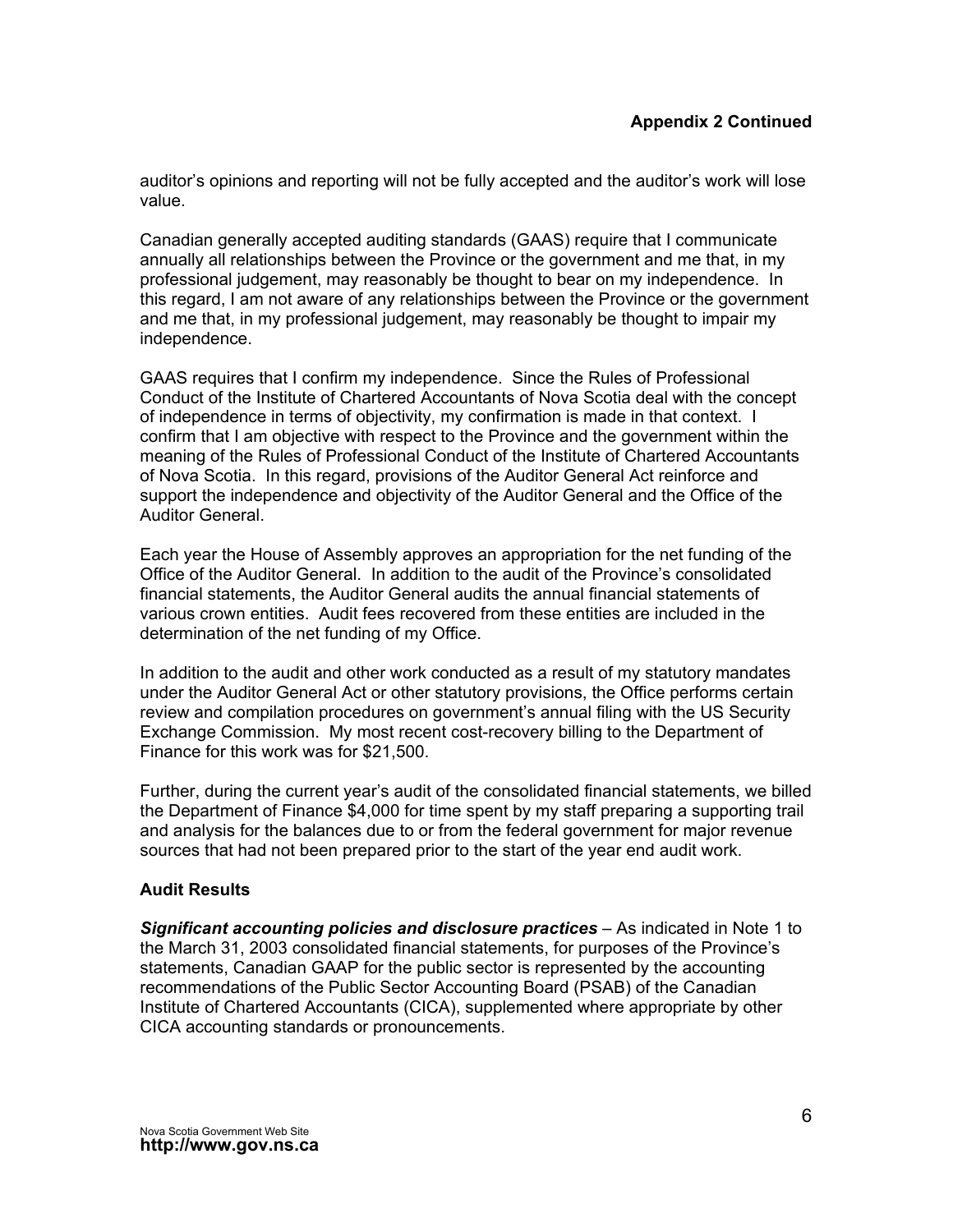With the retroactive implementation of the accounting changes disclosed in Note 2 to the March 31, 2003 consolidated financial statements, the government is compliant with significant current GAAP requirements.

There are some new and in process PSAB pronouncements that will likely have an impact on the government's future reporting of financial performance and financial condition. As new or updated pronouncements are issued, government will need to be prepared to implement them on a timely basis, including in its fiscal plans.

**I recommend the government, with leadership from the Minister of Finance, monitor PSAB initiatives, as well as relevant accounting recommendations from CICA and Internationally, in order to ensure adjustments necessary to government's financial planning and reporting be implemented on a timely basis.** 

*Systems and controls* – As part of my audit, internal controls were reviewed only to the extent necessary under Canadian generally accepted auditing standards to establish a basis for determining the audit coverage necessary to express an opinion on the Province's consolidated financial statements. The audit work was not designed to determine whether internal controls are adequate for management's purposes and will not necessarily disclose all conditions requiring attention by management.

While conducting the financial statement audit, areas were identified where internal controls should be strengthened or operating improvements could be achieved. Certain matters identified during the current year have implications which warrant government's attention. These matters will be discussed with government management staff as part of post-audit review and reporting meetings, and reported upon more formally in a management letter at a later date.

Further, as it relates to the internal controls of the entities included in the Province's financial statement reporting entity, reliance has been placed on the audit work of public accounting firms appointed to report on the financial statements of those entities. As in previous years, the 2003 Report of the Auditor General will include summary information on any significant weaknesses in internal controls which were reported to those entities by their auditors.

*Management judgments and accounting estimates* – Government's preparation of the Province's consolidated financial statements requires the use of significant accounting estimates, certain of which are particularly sensitive to the possibility that future actual information may differ from government's assumptions upon which the accounting estimates are based. For example, significant accounting estimates are used for determining accruals for income taxes, sales taxes, federal equalization and CHST transfers, restructuring costs, and net retirement benefit obligations or costs.

*Adjustments made to the financial statements* – During the audit of the government's March 31, 2003 consolidated financial statements a number of accounting, disclosure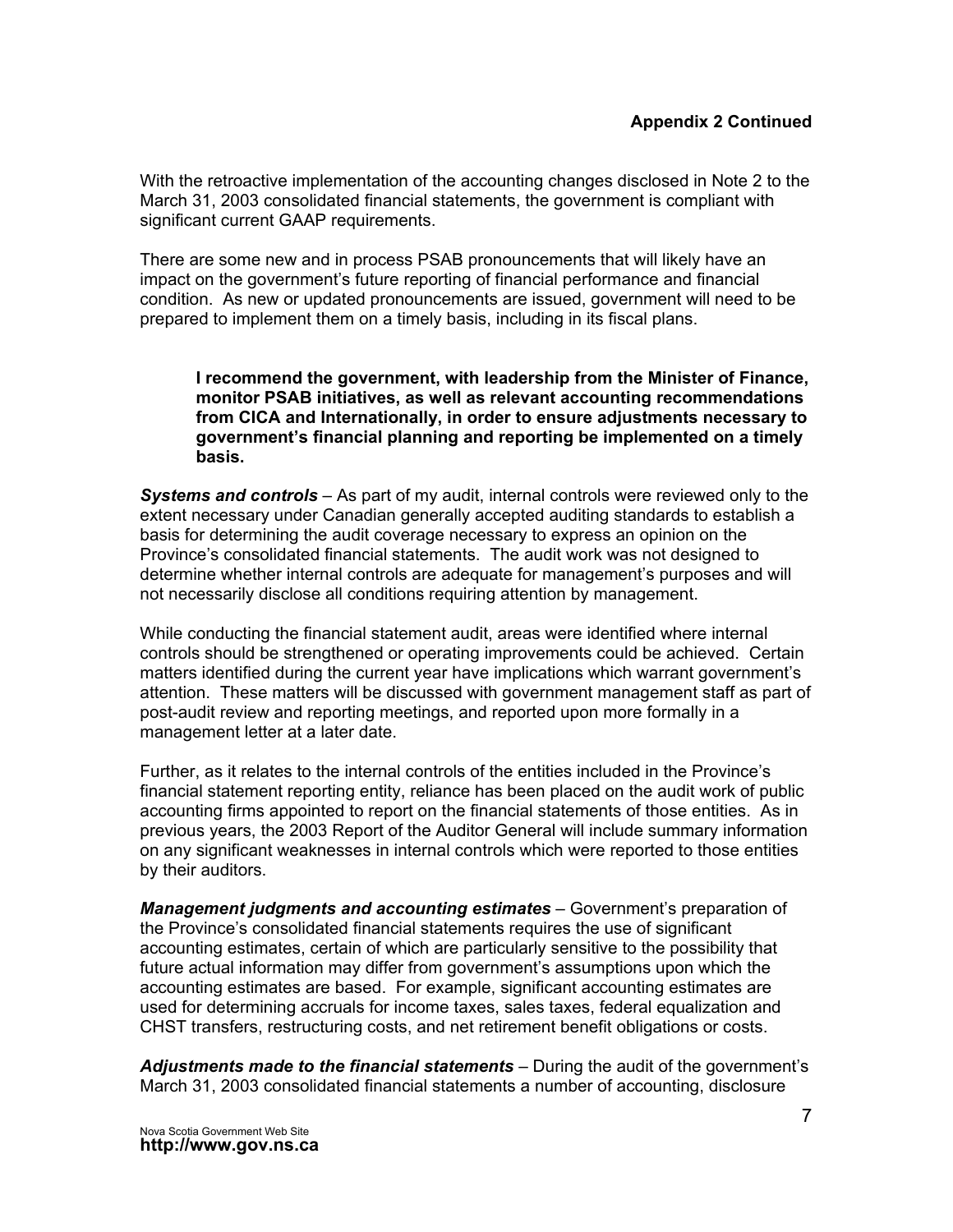and audit issues arose, and were communicated to government staff at various points in the audit process. Some, but not all, of these were resolved either by review of additional information provided to my staff or by adjustments being made to the financial statements. Unresolved matters identified are discussed later in this letter, and will be more fully reported as part of a post-audit process. Certain of these items related to matters that had been reported upon in previous years as well.

*Misstatements in the financial statements* – It is quite common for financial statements of an entity the size and nature of the Province to have residual issues at the conclusion of an audit. Such issues may be classified as "known" or "possible" depending on the support available. Any unresolved unadjusted errors or differences are considered when preparing the auditor's report on whether the statements "present fairly" in accordance with GAAP.

There were unadjusted errors or differences – known and possible – identified during the audit, but I have concluded that there were none that would, individually or collectively, materially affect the Province's reported financial position, results of operations, changes in net direct debt or cash flows. For example, the summary of unadjusted differences for my audit includes net known errors with less than a \$2 million positive impact on the reported surplus.

While residual errors or differences are relevant to the audit opinion on the current year's statements, it must also be acknowledged that certain issues will also have a reversing or carry-forward effect on the statements of the subsequent year(s). There were residual issues, known possible, certain of which will be considered opening or carryforward issues for the audit of the Province's March 31, 2004 consolidated financial statement.

*Disagreements with management* – During this year's audit, discussions continued with Finance on the need to adjust the financial statements for known errors and misstatements. This is a matter that will require further discussion and appropriate clarification as it relates to the planning for the audit of the Province's 2004 financial statements. With regard to the Province's financial statements and government's other financial reporting, it is my opinion that all but trivial known errors or misstatements identified during the year end accounting or the audit processes should be corrected.

*Difficulties encountered performing audit* – There were no limitations placed on the scope of the audit work carried out. While information is received on a timely basis from many departments and other crown entities (and their auditors), again this year both Finance and my Office experienced significant problems and prolonged delays obtaining requested information from certain entities.

Serious delays were encountered again this year by Finance government accounting and my Office in the performance of our respective responsibilities as a result of delays in the receipt of requested information or responses from various entities or their auditors.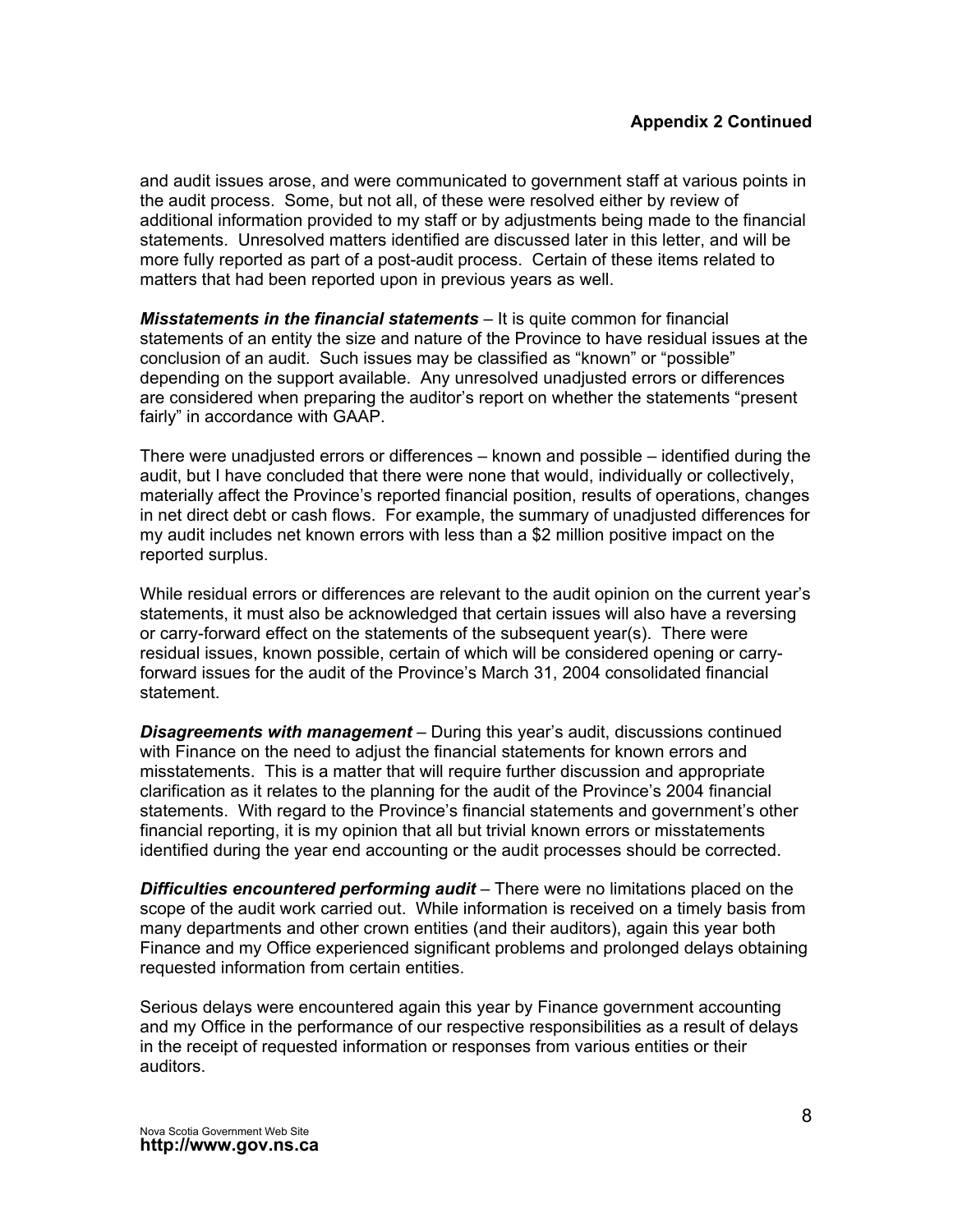#### **I recommend government ensure all provincial entities comply with Section 16(2) of the Provincial Finance Act that requires financial statements be available to Finance by the end of June.**

*No illegal acts* – No acts, which were or could be illegal, came to my attention during the course of this year's audit, which your government would not already be aware of.

*Existence or suspicion of fraud* – No irregularities came to my attention during the course of this year's audit which suggested any incidence of fraud on the part of any employee of the government, which your government would not already be aware of.

*Related party transactions* – No related party transactions came to my attention during the course of this year's audit which were other than in the normal course of operations and which involve significant judgments by management concerning measurement or disclosure.

*Risk of undesired outcomes* – During the audit, no unusual actions were identified which would significantly increase the risk of loss for government.

**\* \* \* \* \***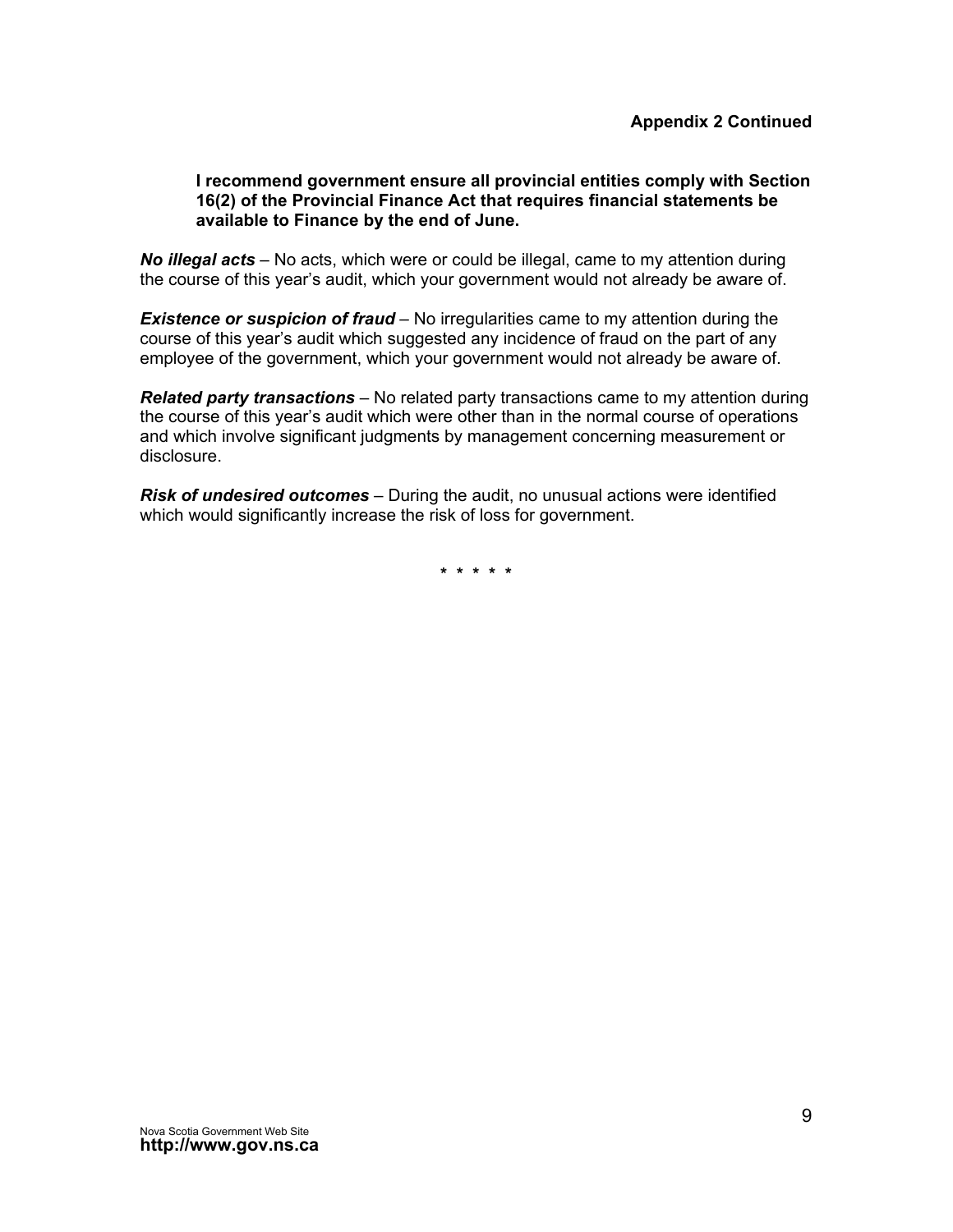#### **Appendix 3**

#### **Comments on Government's Other Financial Reporting Since April 1, 2003**

**Disclosure of accounting policy changes** – One of the basic and fundamental attributes of comparative financial reporting is consistency. As a result, readers of financial statements and other financial reporting assume, unless indicated otherwise, that comparative information is presented on a consistent and comparable basis. Where there are differences due to non-comparability, there should be adequate disclosure of the differences both as they relate to any restatements that are made and any changes that are recorded on a prospective basis.

Since March 31, 2003, government has released formal unaudited information and reports on its fiscal plans or performance. These include:

- April 3, 2003 budget for 2003-04;
- June 11, 2003 debt reduction plan; and
- September 19, 2003 forecast update for 2003-04

While I do not and have not audited those reporting documents, the following observations are provided for future consideration.

I acknowledge government's decision to implement in the Province's March 31, 2003 consolidated financial statements the updated Public Sector Accounting Board requirements which were released in September 2001 for the accounting and disclosure of pension and other retirement benefits. However, I am concerned about the manner in which the government failed to adequately disclose the extent to which it had (or had not) implemented accounting policy changes in its other financial information and reports released since March 31, 2003.

As previously communicated to the Minister of Finance's predecessor, I have expressed concerns about how the obligations and costs associated with retirement health benefits were not fully and adequately taken into account in the financial projections included in the budget support and the debt reduction plan.

Other than the "Pension Plan Accounting" budget bulletin, government's budget documents did not alert users to the fact that the 2003-04 Estimate and the 2002-03 Forecast amounts shown for the pension valuation adjustment line item were prepared on a different basis than that used for the 2002-03 Estimate.

In this regard, the change in accounting (i.e., using smoothed market values versus fair market values for pension asset accounting) and its impact on the comparability of the information provided should have been disclosed. Such disclosure would have allowed MLAs and other users of the budget documents to make a more informed assessment of government's fiscal plans and performance against the 2002-03 Estimate.